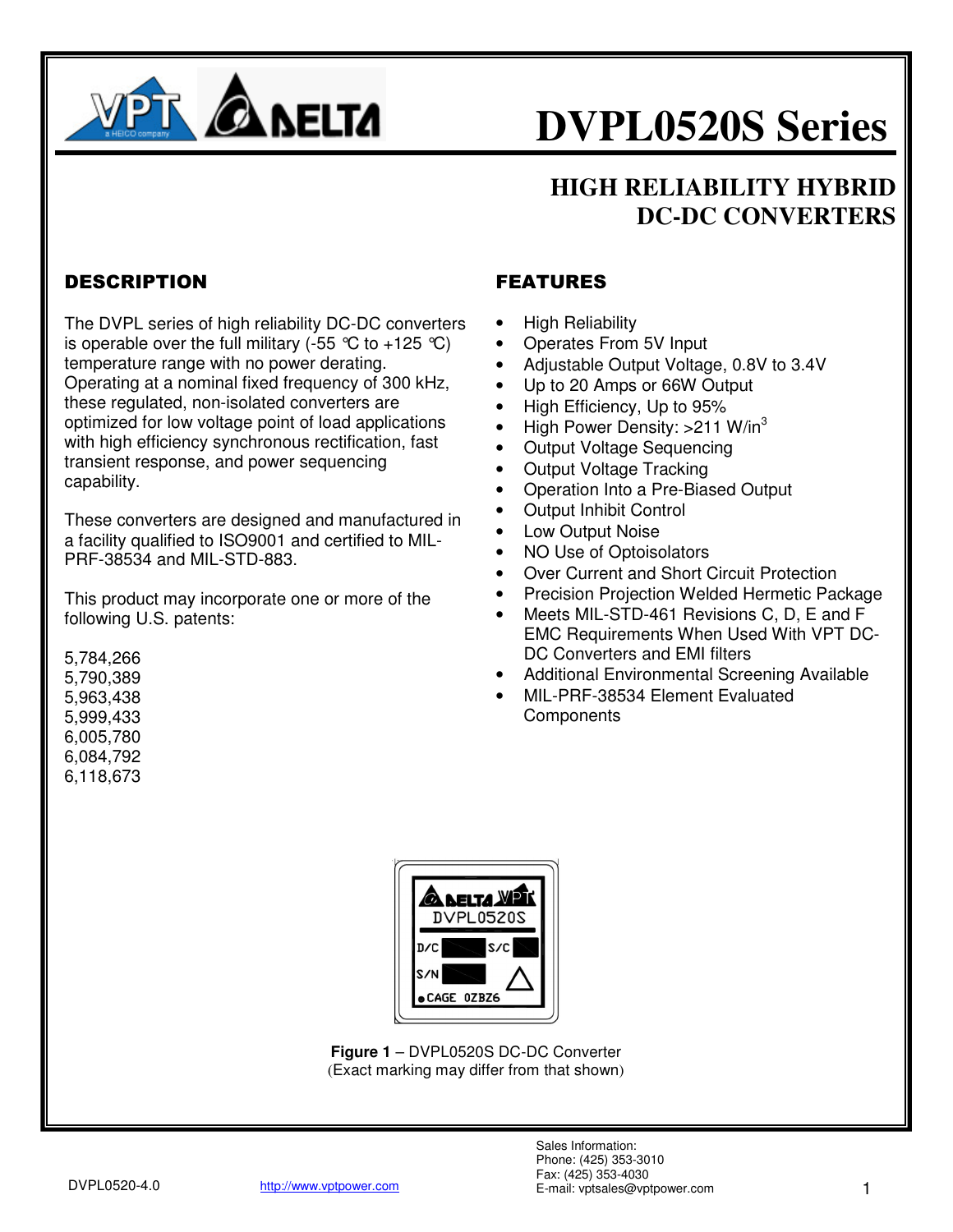

### **SPECIFICATIONS** ( $T_{\text{CASE}} = -55^{\circ}$ C to  $+125^{\circ}$ C,  $V_{\text{IN}} = +5V \pm 5$ %, Full Load, Unless Otherwise Specified)

| <b>ABSOLUTE MAXIMUM RATINGS</b>                                    |                       |                                      |                   |
|--------------------------------------------------------------------|-----------------------|--------------------------------------|-------------------|
| Input Voltage (Continuous)                                         | $5.5 V_{DC}$          | Junction Temperature Rise to Case    | +13℃              |
| Input Voltage (Transient, 1 second)                                | $5.8$ V <sub>DC</sub> | Storage Temperature                  | -65 °C to +150 °C |
| Output Power <sup>1</sup>                                          | 66 Watts              | Lead Solder Temperature (10 seconds) | 270 ℃             |
| Power Dissipation (Full Load, $T_{\text{CASE}} = +125 \degree C$ ) | 9 Watt                | Weight (Maximum)                     | 16 Grams          |
| ESD Rating per MIL-PRF-38534                                       | ЗΑ                    |                                      |                   |

| <b>Parameter</b>                              |                         | <b>Conditions</b>                                   | <b>DVPL0520S</b>         |                          |                | <b>Units</b>  |
|-----------------------------------------------|-------------------------|-----------------------------------------------------|--------------------------|--------------------------|----------------|---------------|
|                                               |                         |                                                     | Min                      | <b>Typ</b>               | Max            |               |
| <b>STATIC</b>                                 |                         |                                                     |                          |                          |                |               |
| <b>INPUT</b>                                  | $V_{IN}$                | Continuous                                          | 4.5                      | ä,                       | 5.5            | V             |
| Voltage <sup>4</sup>                          |                         | Transient                                           |                          |                          | 5.8            | $\vee$        |
| Current                                       |                         | Inhibited                                           | $\overline{\phantom{a}}$ | $\overline{\phantom{a}}$ | 3              | mA            |
|                                               |                         | No Load                                             |                          |                          | 160            | mA            |
| Inhibit Pin Input <sup>4</sup>                |                         |                                                     | 0                        | ä,                       | 1.5            | V             |
| Inhibit Pin Open Circuit Voltage <sup>4</sup> |                         |                                                     | $\bar{a}$                | $\sim$                   | Vin            | V             |
| UVLO Turn On <sup>4,6</sup>                   |                         |                                                     |                          | 2.2                      | $\mathbf{r}$   | $\vee$        |
| UVLO Turn Off <sup>4</sup>                    |                         |                                                     |                          | 2.0                      |                | $\vee$        |
| <b>OUTPUT</b>                                 | $V_{OUT}$               | $T_{\text{CASE}} = 25 \text{°C}$                    | $-1.5$                   | Vout                     | $+1.5$         | %Vout         |
| Voltage                                       | VOUT                    | $T_{\text{CASE}} = -55^{\circ}C$ to $+125^{\circ}C$ | $-2.5$                   | Vout                     | $+2.5$         | %Vout         |
| Power $3,1$                                   |                         | $V_{OUT} = 3.3V$                                    | 0                        | $\Box$                   | 66             | W             |
| Current <sup>3</sup>                          | $V_{OUT}$               |                                                     | 0                        | $\sim$                   | 20             | A             |
| Ripple Voltage                                | <b>Vout</b>             | Full Load, 20Hz to 10MHz                            | L.                       | 90                       | 150            | $mV_{p-p}$    |
| Load Regulation                               | <b>V</b> <sub>OUT</sub> | No Load to Full Load                                | L.                       | 35                       | 70             | mV            |
| <b>EFFICIENCY</b>                             |                         | Vout = $3.3V$                                       | 88                       | 92                       |                | $\%$          |
| FAULT POWER DISSIPATION <sup>4</sup>          |                         | <b>Short Circuit</b>                                |                          |                          | 5              | W             |
| CAPACITIVE LOAD <sup>4</sup>                  |                         |                                                     |                          | $\Box$                   | 5000           | μF            |
| <b>SWITCHING FREQUENCY</b>                    |                         |                                                     | 240                      | 300                      | 350            | kHz           |
| <b>CASE ISOLATION</b>                         |                         | 500 V <sub>pc</sub>                                 | 100                      | $\mathbf{r}$             |                | MΩ            |
| MTBF (MIL-HDBK-217F)                          |                         | AIF @ $T_c = 55^{\circ}$ C                          |                          | 525                      |                | kHrs          |
| <b>DYNAMIC</b>                                |                         |                                                     |                          |                          |                |               |
| Load Step Output Transient <sup>5</sup>       | $V_{OUT}$               | Half Load to Full Load                              | $\Box$                   | 150                      | 300            | mV            |
| Load Step Recovery <sup>2,5</sup>             |                         | Vout = $3.3V$                                       |                          | 100                      | 200            | μSec          |
| Turn On Delay                                 | $V_{OUT}$               |                                                     |                          |                          | 8              | mSec          |
| Turn On Overshoot                             |                         | $V_{IN} = 0V$ to 5V                                 |                          | $\overline{\phantom{a}}$ | 40             | $mv_{\rm PK}$ |
| <b>VOLTAGE TRACKING</b>                       |                         |                                                     |                          |                          |                |               |
|                                               |                         | Power-up                                            | $\sim$                   | 100                      | 300            | mV            |
| Tracking Accuracy <sup>4</sup>                |                         | Power-down                                          |                          | 200                      | 400            | mV            |
| Slew Rate <sup>4</sup>                        |                         | At track pin                                        | 0.1                      | $\Box$                   | $\overline{c}$ | V/msec        |
| Tracking Delay <sup>4</sup>                   |                         | From Vin to tracking<br>voltage applied             | 10                       | $\sim$                   | ÷,             | Ms            |

1. Dependent on output voltage and the state of the Verified by qualification testing

2. Time for output voltage to settle within 1% or 1 Ime for output voltage to settle within 1% or 5. With 300μF capacitor from Vin to Ground 20mV of its nominal value, whichever is greater

3. Derate linearly to 0 at 135°C 6. Vout not necessarily in regulation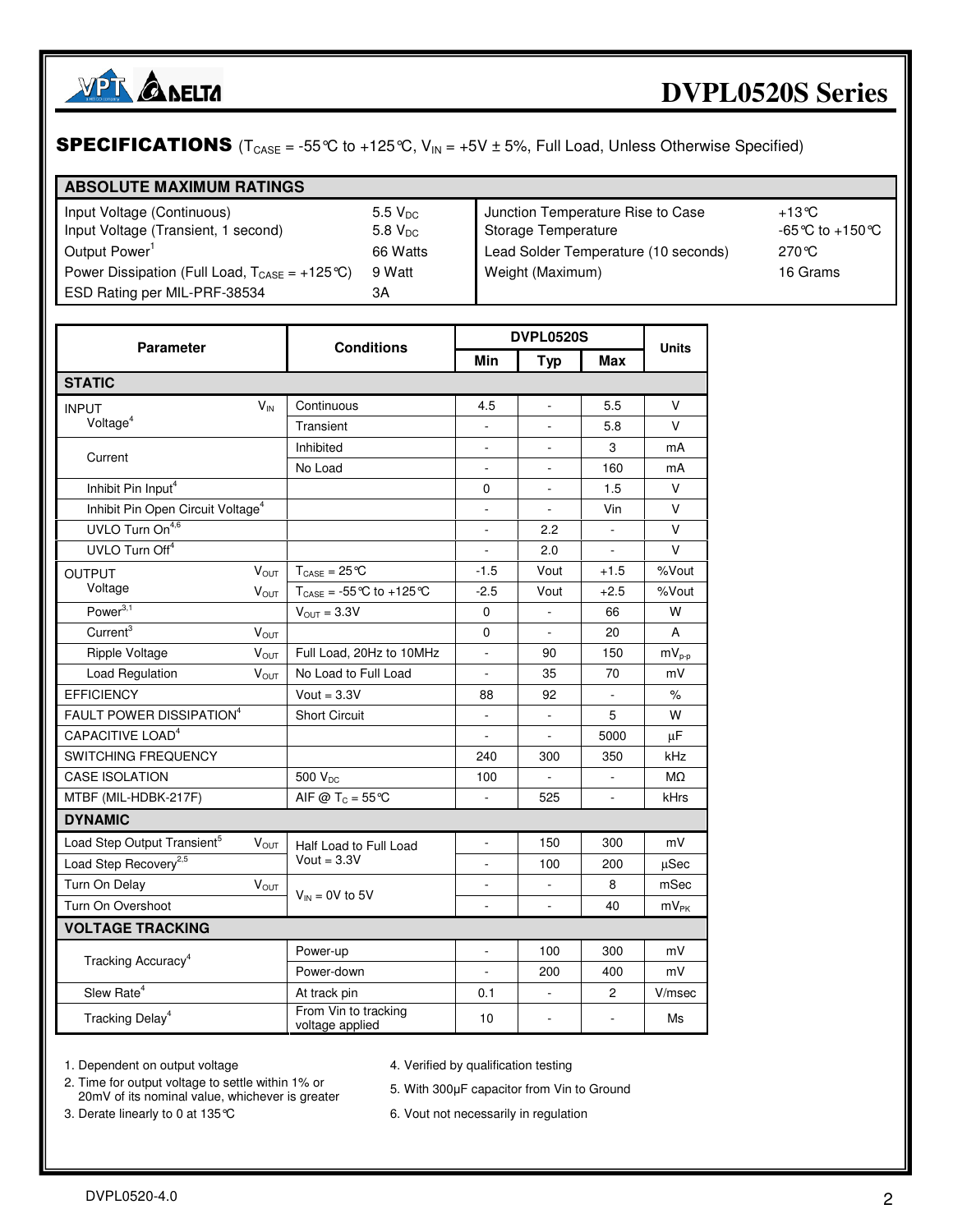



**Figure 3**  (Shown with recommended 300uF input capacitor and optional output capacitor)

#### $DVPL0520-4.0$  3

### **DVPL0520S Series**

 $-$ UOV+ $-$ 

 $O$  GND

 $O +$ SENSE

O TRIM

 $O$  TRACK

PIN<sub>8</sub>

PIN<sub>7</sub>

PIN<sub>5</sub>

PIN 4

PIN<sub>6</sub>

**FEEDBACK COMPENSATION** NETWORK

VOLTAGE TRACK **CIRCUITRY**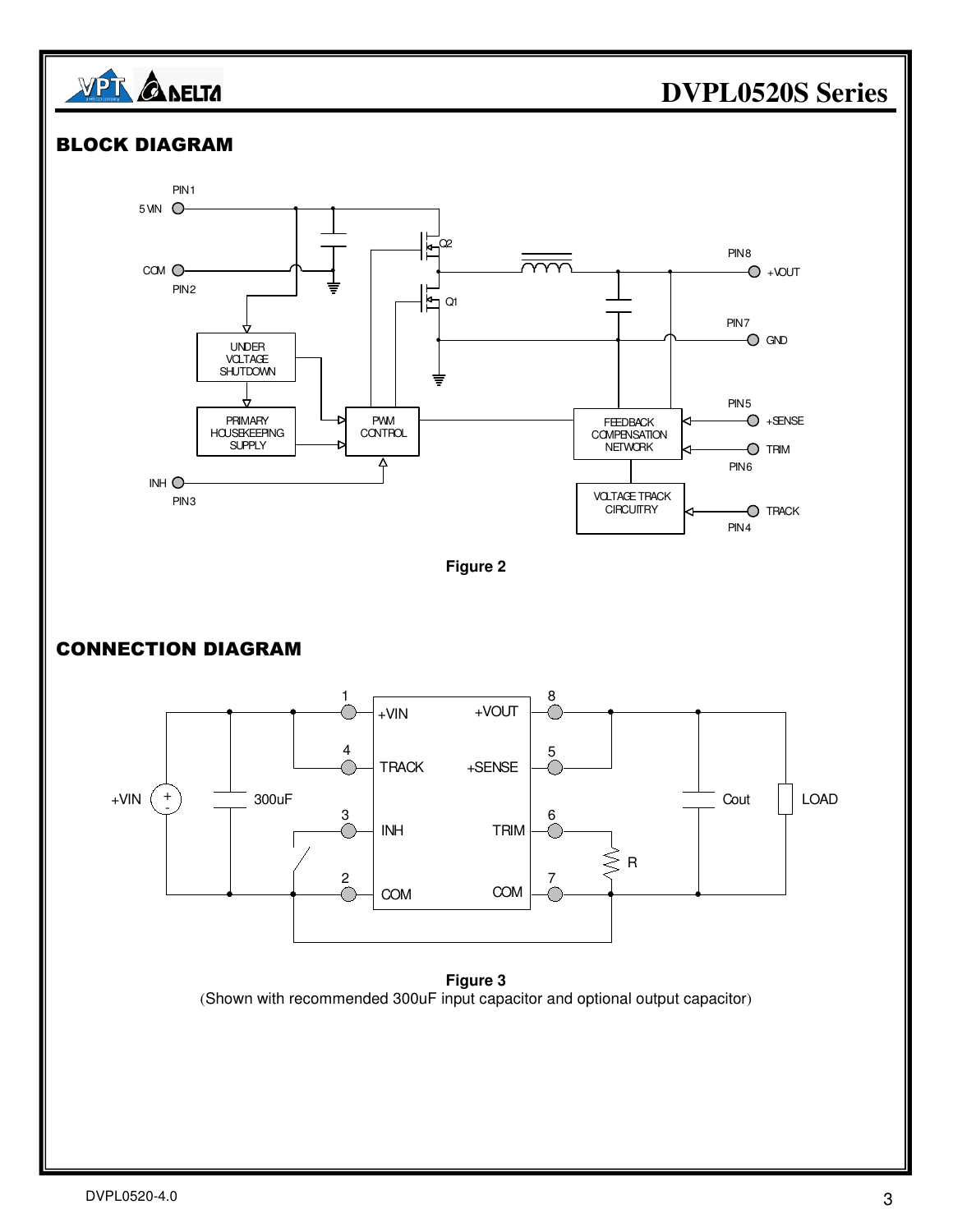

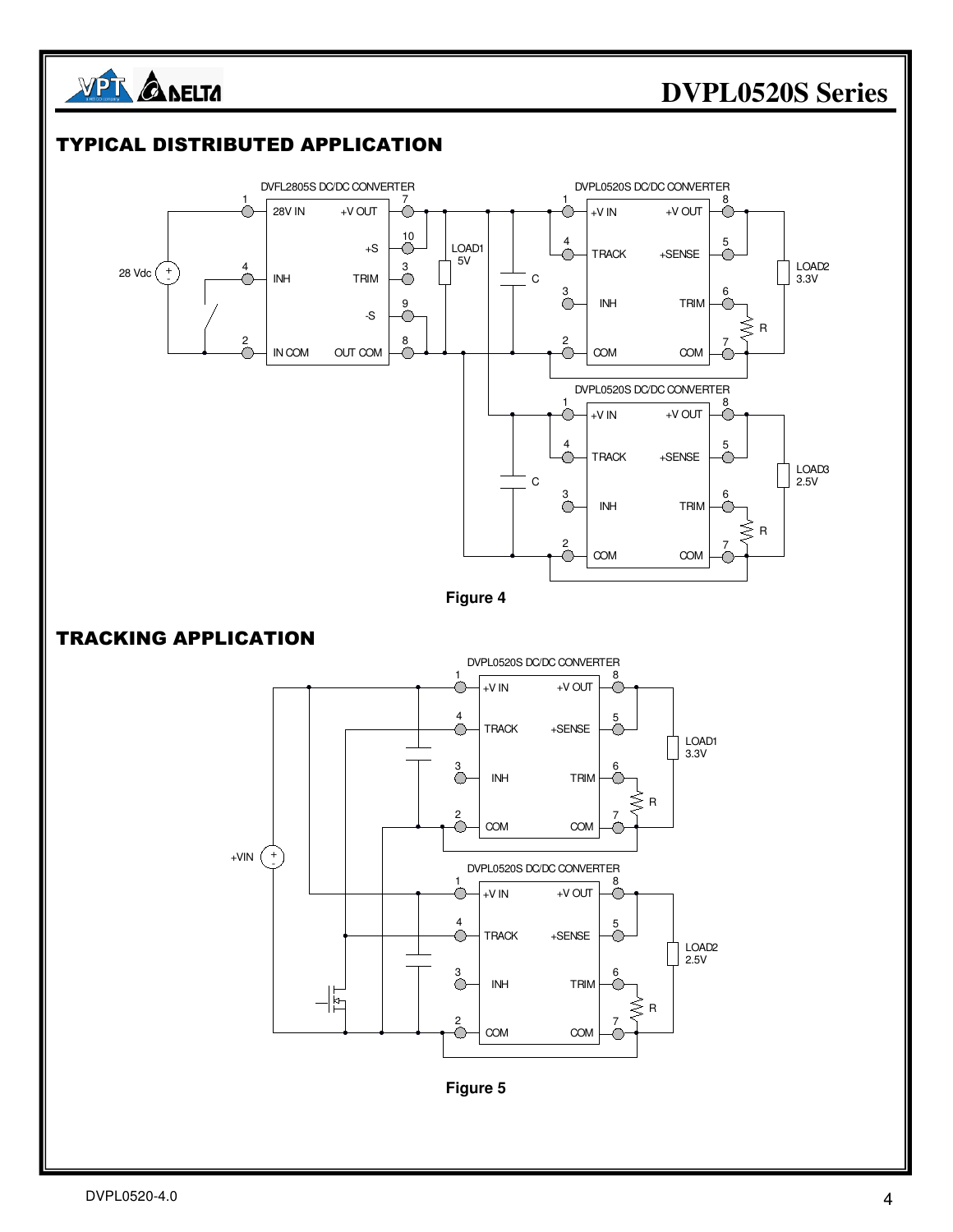

#### INTERNAL CONNECTION DIAGRAMS



**Figure 6** – Internal Inhibit Circuit and Recommended Drive **Figure 7** – Internal Track Circuit (Shown with optional capacitor for turn-on delay)







**Figure 8** – Track timing relations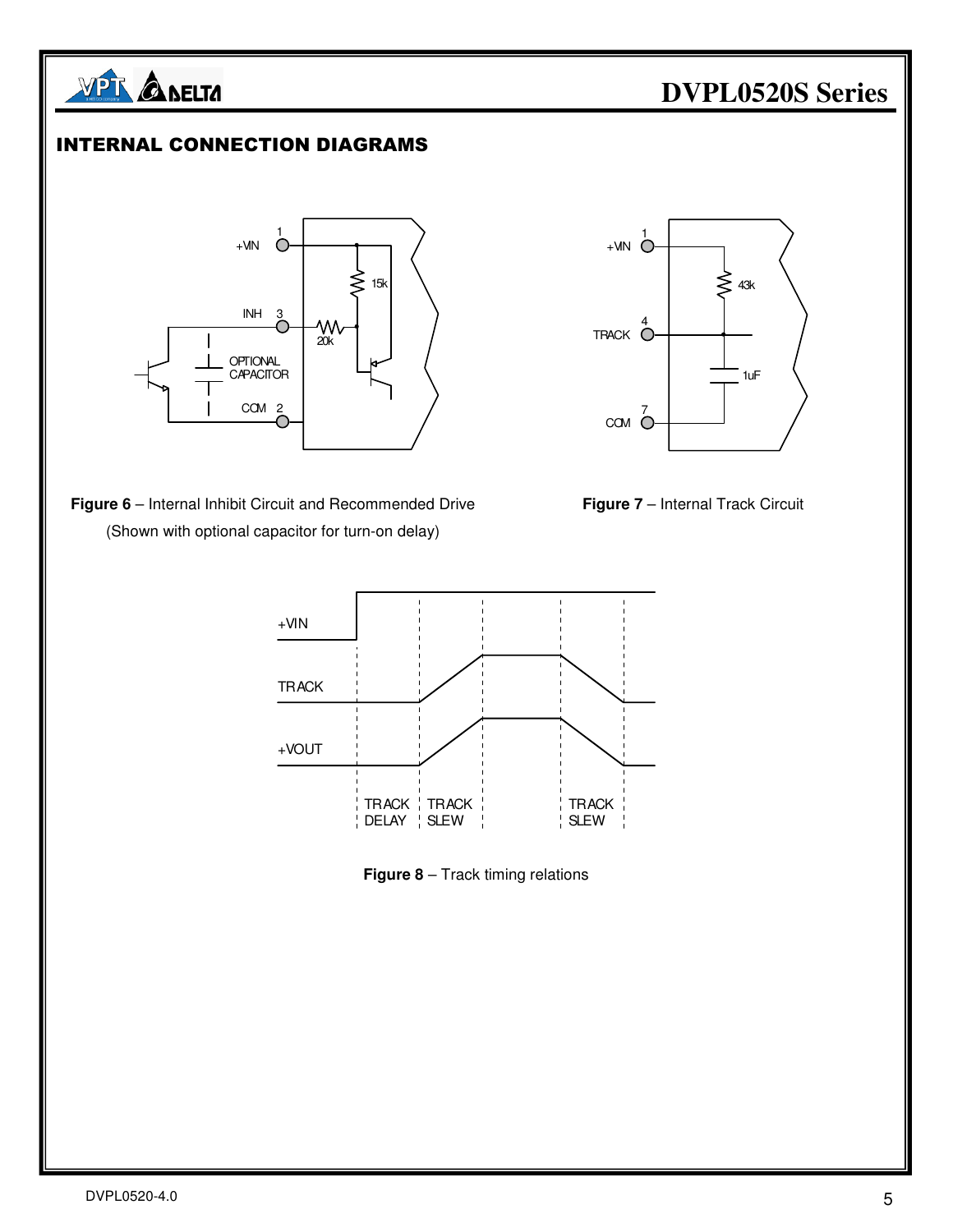

#### OUTPUT VOLTAGE TRIM



| <b>DVPL0520S</b> |                                         |  |
|------------------|-----------------------------------------|--|
| $+V_{OUT}$ (V)   | $\bm{\mathsf{R}}_{\text{TRIM}}(\Omega)$ |  |
| 0.8              |                                         |  |
| 0.9              | 205k                                    |  |
| 1.0              | 99.9k                                   |  |
| 1.2              | 47.4k                                   |  |
| 1.5              | 24.9k                                   |  |
| 1.8              | 15.9k                                   |  |
| 1.9              | 14k                                     |  |
| 2.0              | 12.4k                                   |  |
| 2.5              | 7.25k                                   |  |
| 2.8              | 5.40k                                   |  |
| 3.0              | 4.44k                                   |  |
| 3.3              | 3.30k                                   |  |
| 3.4              | 2.98k                                   |  |

The output voltage is set with an external resistor connected from the TRIM pin to the GND pin 7. This resistor must have a tolerance of 1% or less to achieve an accurate output voltage.

The default output voltage with the TRIM pin left open is 0.80V.

$$
V_O = \frac{168R_{TRIM} + 5.267 * 10^6}{210R_{TRIM} + 1.071 * 10^6}
$$

$$
R_{TRIM} = \frac{5.267 * 10^6 - 1.071 * 10^6 * V_o}{210 * V_o - 168}
$$

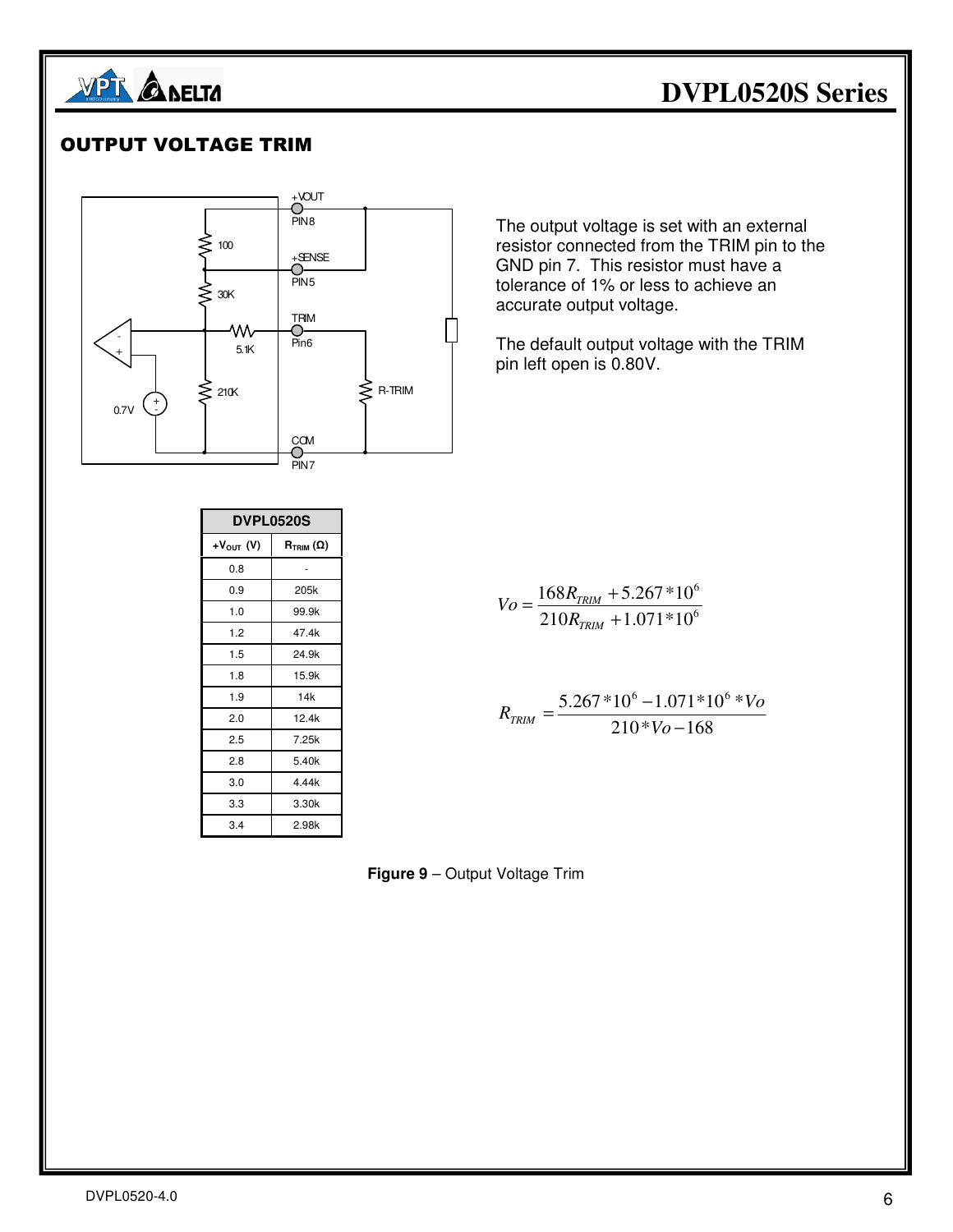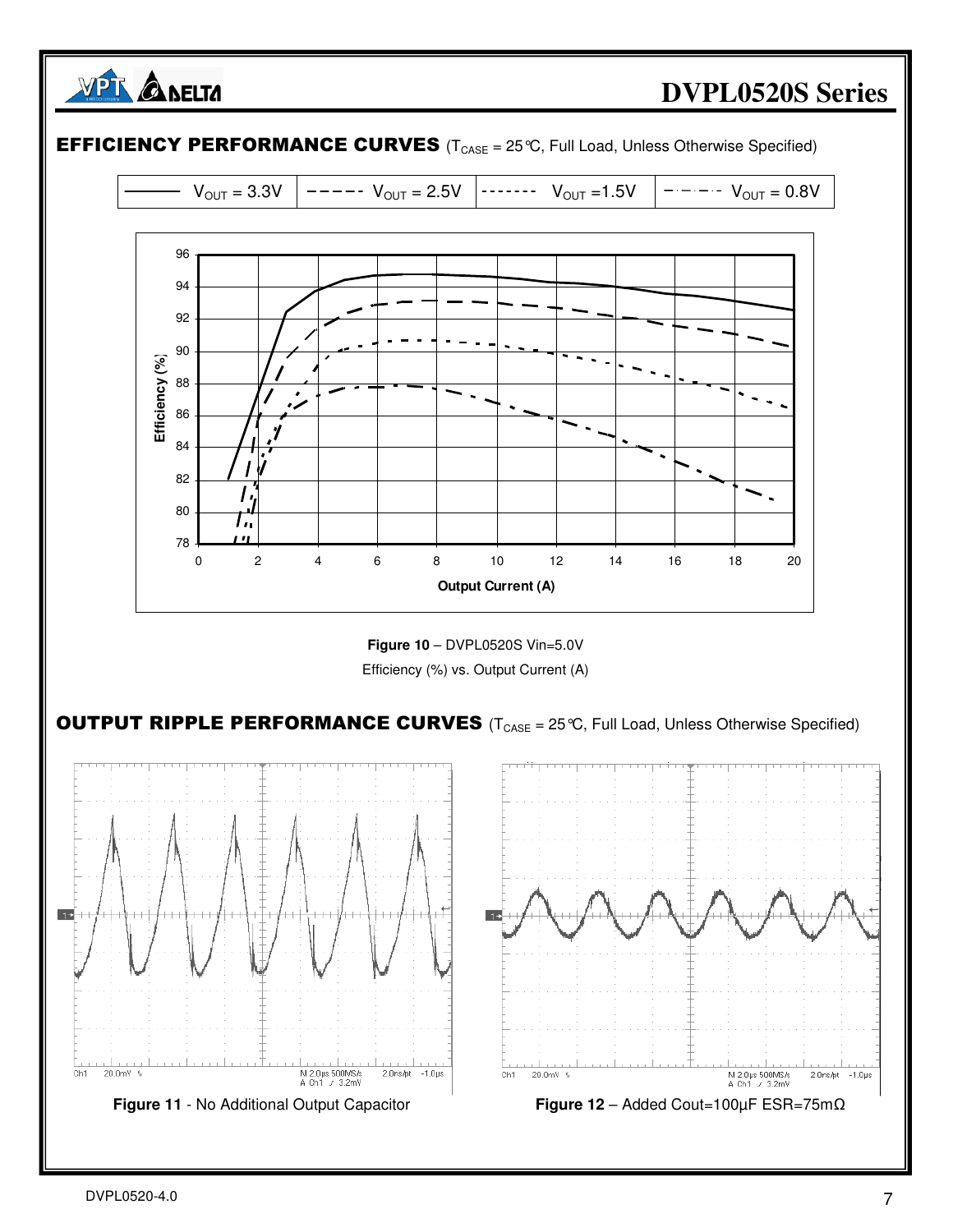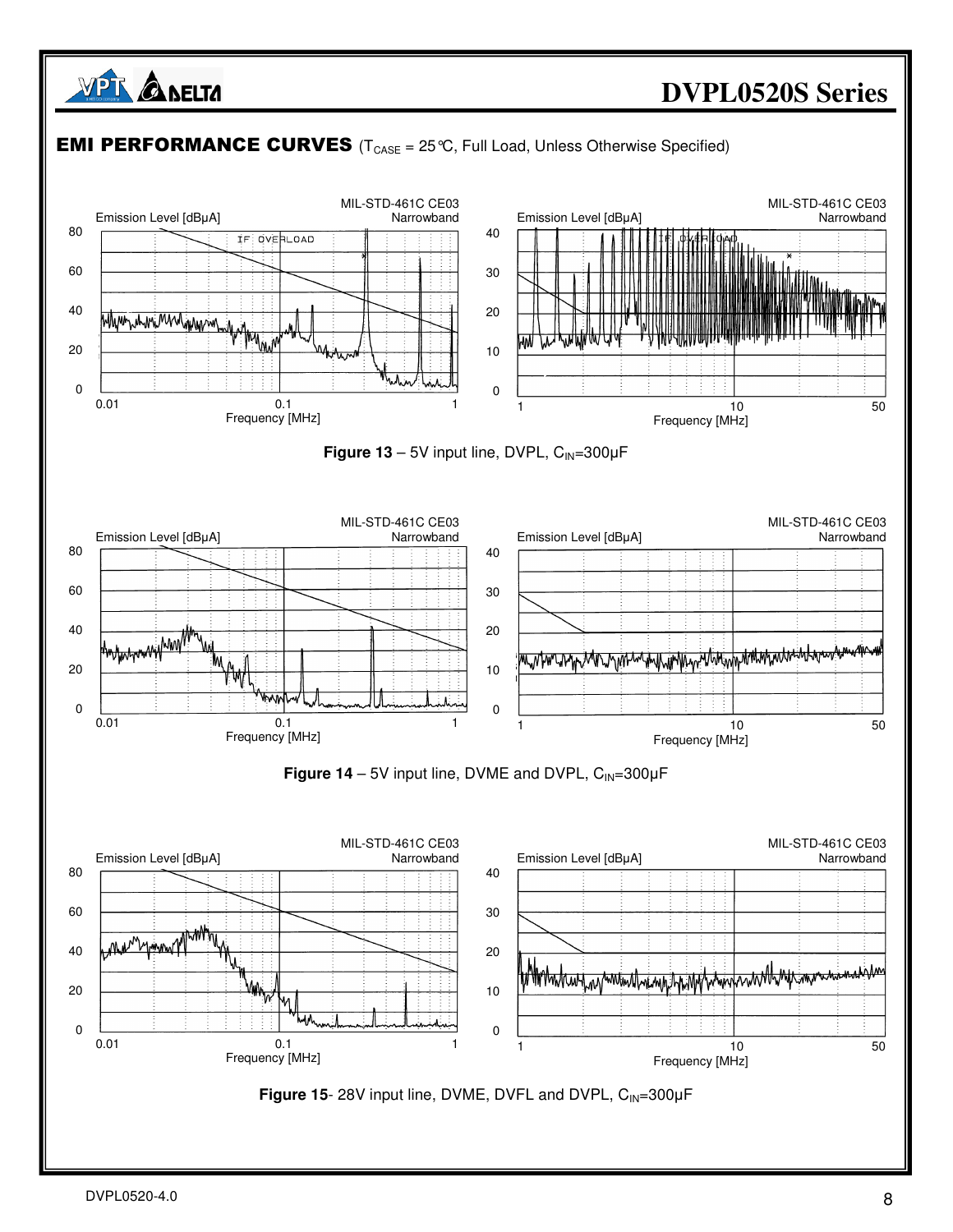![](_page_8_Figure_0.jpeg)

| Figure 16 - Package and Pinout |  |
|--------------------------------|--|
|--------------------------------|--|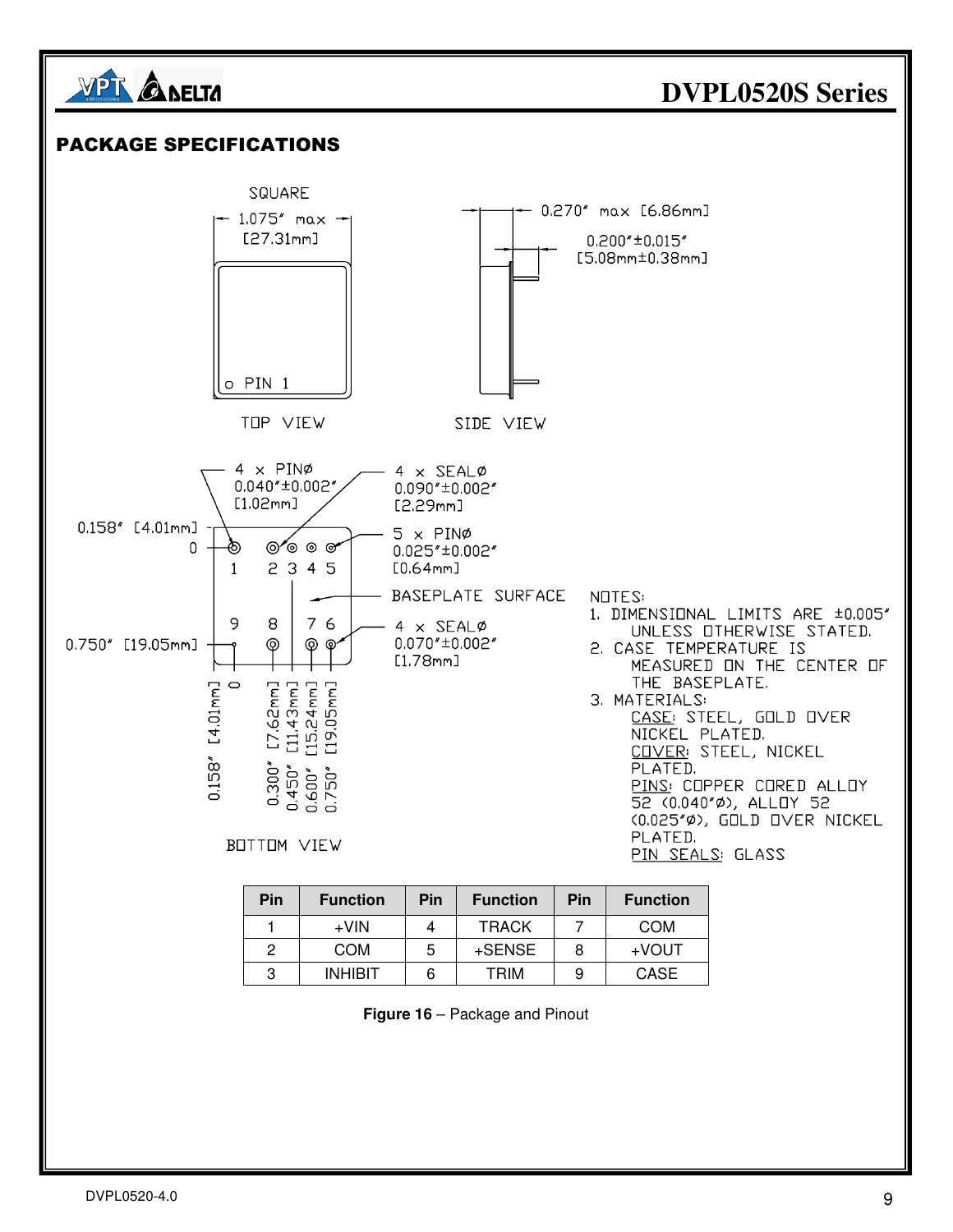![](_page_9_Picture_0.jpeg)

#### PACKAGE PIN DESCRIPTION

| Pin            | <b>Function</b> | <b>Description</b>                                                                                                                                                                        |
|----------------|-----------------|-------------------------------------------------------------------------------------------------------------------------------------------------------------------------------------------|
|                | $+V$ IN         | Positive Input Voltage Connection                                                                                                                                                         |
| $\overline{2}$ | COM             | Common Return Connection, Input Side                                                                                                                                                      |
| 3              | <b>INHIBIT</b>  | Logic Low = Disabled Output. Connecting the inhibit pin to common causes<br>converter shutdown.<br>Logic High (open collector or open drain) = Enabled Output. Leave open if not<br>used. |
| 4              | <b>TRACK</b>    | The output voltage will follow this pin. Used for output voltage sequencing or<br>tracking. If not used, the Track pin should be connected to Vin.                                        |
| 5              | +SENSE          | Positive Sense                                                                                                                                                                            |
| 6              | TRIM            | Trim pin sets output voltage with a resistor to pin 7                                                                                                                                     |
| 7              | COM             | Common Return Connection, Output Side                                                                                                                                                     |
| 8              | $+$ VOUT        | Positive Output Voltage Connection                                                                                                                                                        |
| 9              | CASE            | <b>Case Connection</b>                                                                                                                                                                    |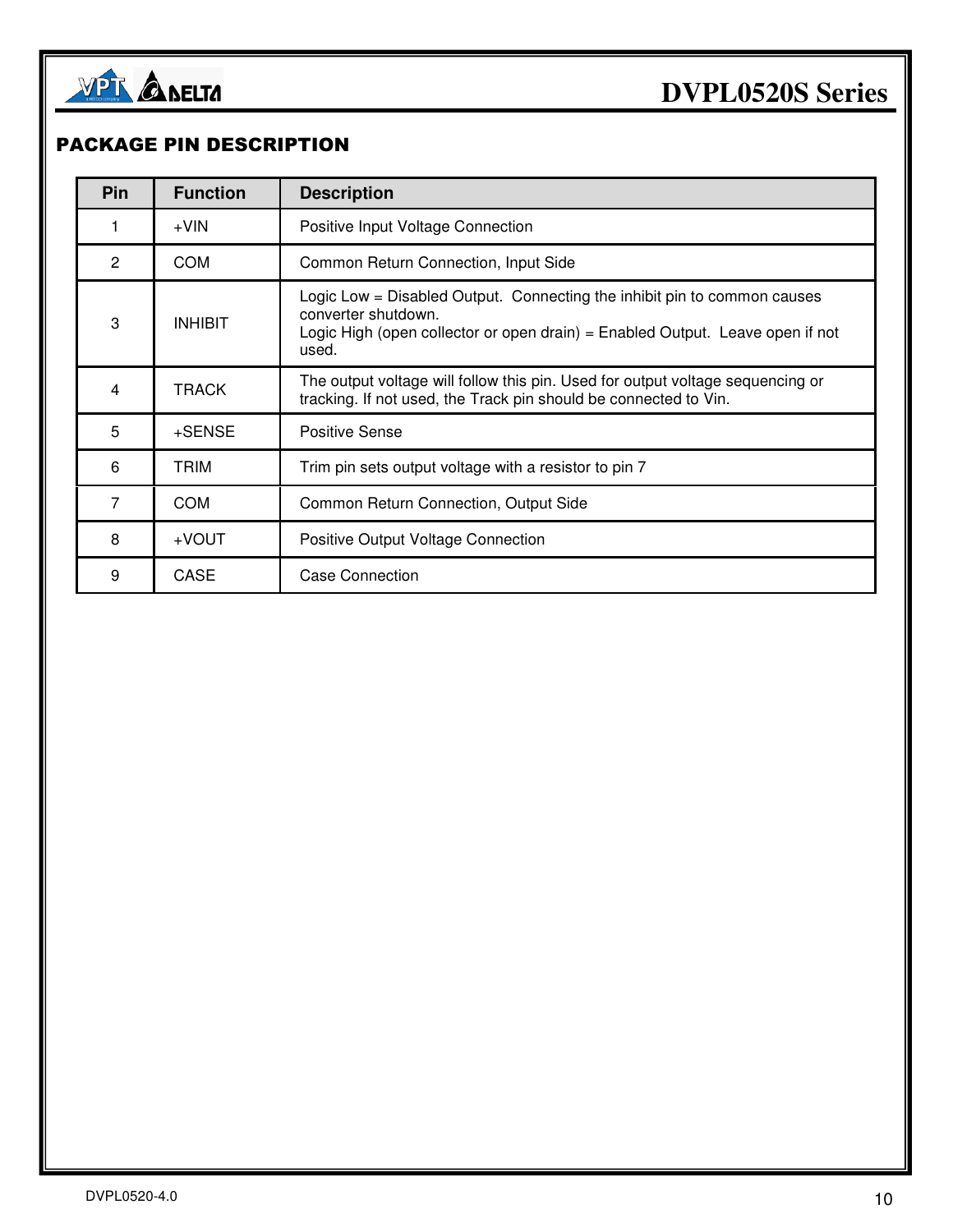![](_page_10_Picture_0.jpeg)

#### ENVIRONMENTAL SCREENING (100% Tested Per MIL-STD-883 as referenced to MIL-PRF-38534)

| <b>Test</b>                         | <b>MIL-STD-883</b><br><b>Test Method, Condition</b>                                                  | <b>No Suffix</b><br>(Standard)<br>Non-QML<br>ග | /ES<br>(Extended)<br>Non-QML<br><b>(5)</b> | /H<br>(Class H) | /K<br>(Class K) |
|-------------------------------------|------------------------------------------------------------------------------------------------------|------------------------------------------------|--------------------------------------------|-----------------|-----------------|
| Non-Destructive<br><b>Bond Pull</b> | TM2023                                                                                               | $\circled{4}$                                  | $\circledast$                              | $\circled{4}$   |                 |
| <b>Internal Visual</b>              | TM2010, TM2017,<br>TM2032<br>(MIL-STD-750, TM2072,<br>TM2073)                                        |                                                |                                            |                 |                 |
| Temperature<br>Cycling              | TM1010, Condition C<br>-65 °C to 150 °C, Ambient<br>TM1010, Condition B<br>-55 ℃ to 125 ℃, Ambient   |                                                | $\bullet$                                  |                 |                 |
| Constant<br>Acceleration            | TM2001, 3000g, Y1<br>Direction<br>TM2001, 500g,<br>Y1 Direction                                      |                                                | ٠                                          | $\bullet$       |                 |
| PIND(7)                             | TM2020, Condition A                                                                                  |                                                |                                            |                 |                 |
| Pre Burn-In<br>Electrical           | 25℃                                                                                                  |                                                |                                            |                 |                 |
| Burn-In                             | TM1015, 320 hrs,<br>125℃, Case Typ<br>TM1015, 160 hrs,<br>125°C, Case Typ<br>96 hrs, 125°C, Case Typ |                                                | $\bullet$                                  | $\bullet$       |                 |
|                                     | 24 hrs, 125°C, Case Typ                                                                              | $\bullet$                                      |                                            |                 |                 |
| <b>Final Electrical</b>             | MIL-PRF-38534, Group A<br>Subgroups 1-6<br>$-55^{\circ}C$ , 25 $^{\circ}C$ , 125 $^{\circ}C$ (3)     |                                                |                                            |                 |                 |
|                                     | MIL-PRF-38534, Group A<br>Subgroups 1 and 4<br>25°C                                                  |                                                |                                            |                 |                 |
| Hermeticity                         | TM1014, Fine Leak,<br>Condition A2 or B1<br>TM1014, Gross Leak,                                      |                                                |                                            | $\bullet$       |                 |
| (Seal)                              | Condition C or B2<br>Gross Leak, Dip $(1 \times 10^{-3})$                                            | $\bullet$                                      |                                            |                 |                 |
| Radiography (8)                     | TM2012                                                                                               |                                                |                                            |                 |                 |
| <b>External Visual</b>              | TM2009                                                                                               | $\bullet$                                      | $\bullet$                                  | $\bullet$       |                 |

Notes: 0 Contact Sales for more information concerning additional environmental screening and testing options desired.<br>VPT Inc. reserves the right to ship higher screened or SMD products to meet lower screened orders at ou

 ② VPT Inc. reserves the right to ship higher screened or SMD products to meet lower screened orders at our sole discretion unless specifically forbidden by customer contract.

- ③ 100% R&R testing with all test data included in product shipment.
- ④ Not required per MIL-PRF-38534. Test is performed for additional product quality assurance.
	-
	- Note intentionally not used.
- 0 100% R&R testing with all test data included in product shipment.<br>
(4) Not required per MIL-PRF-38534. Test is performed for additional proof<br>
(5) Non-QML products may not meet all requirements of MIL-PRF-38534.<br>
(6) PIN PIND test Certificate of Compliance included in product shipment.
	- Radiographic test Certificate of Compliance and film(s) or data CD included in product shipment.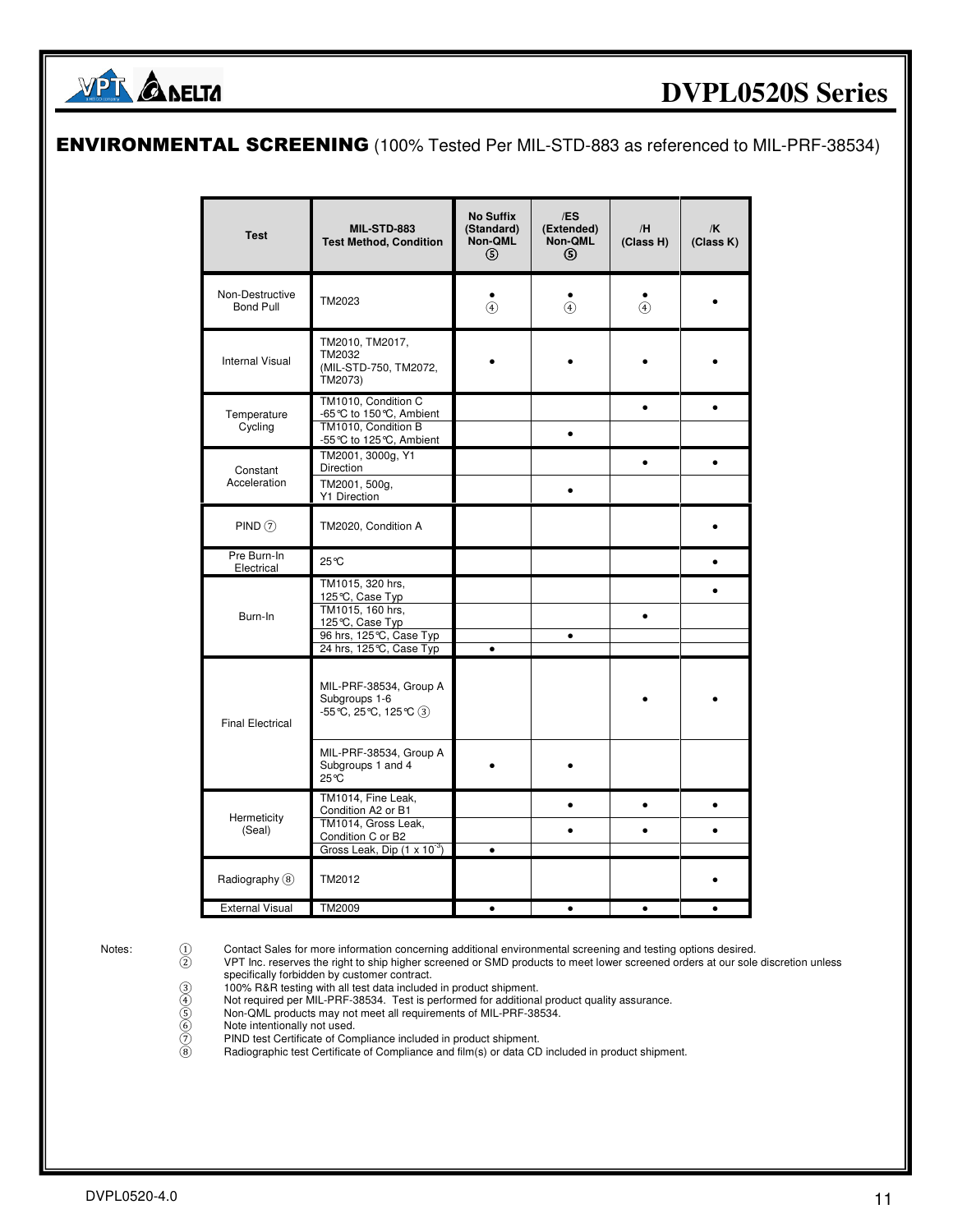![](_page_11_Picture_0.jpeg)

#### ORDERING INFORMATION

![](_page_11_Figure_3.jpeg)

|                       | ۔ ے ،                           |         | (3)                   |         | $\left( 4 \right)$       |        |
|-----------------------|---------------------------------|---------|-----------------------|---------|--------------------------|--------|
| <b>Product Series</b> | <b>Nominal Input</b><br>Voltage |         | <b>Output Current</b> |         | <b>Number of Outputs</b> |        |
| <b>DVPL</b>           | 05                              | 5 Volts | 20                    | 20 Amps | S                        | Single |

| (5)                            |                                            | 61                                  |  |  |
|--------------------------------|--------------------------------------------|-------------------------------------|--|--|
| Screening Code <sup>1</sup>    |                                            | <b>Additional Screening</b><br>Code |  |  |
| <b>None</b><br>/ES<br>/H<br>/K | Standard<br>Extended<br>Class H<br>Class K | <b>Contact Sales</b>                |  |  |

Notes: 1. VPT Inc. reserves the right to ship higher screened or SMD products to meet lower screened orders at our sole discretion unless specifically forbidden by customer contract.

 Please contact your sales representative or the VPT Inc. Sales Department for more information concerning additional environmental screening and testing, different input voltage, output voltage, power requirement, source inspection, and/or special element evaluation for space or other higher quality applications.